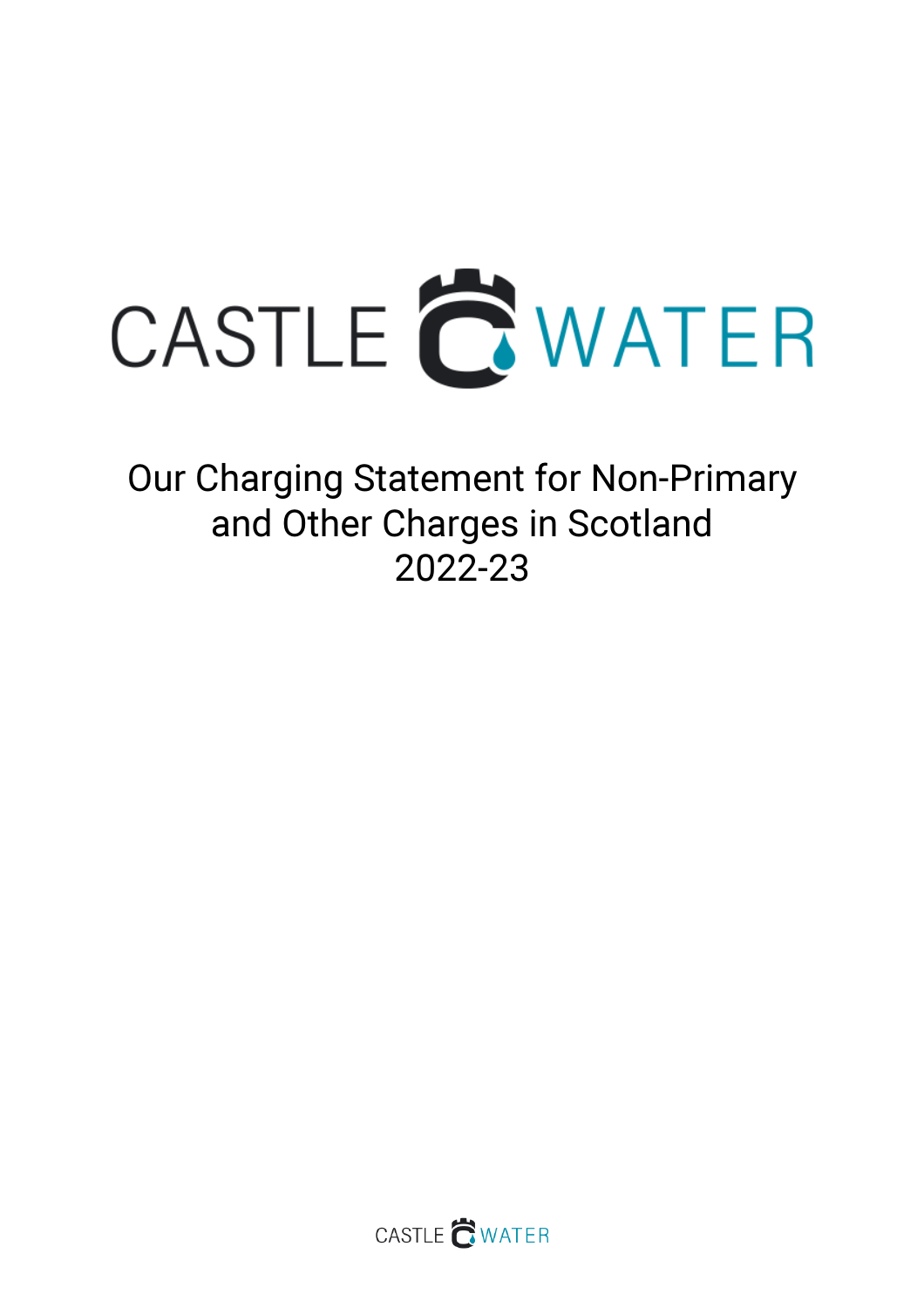# \*Charges are quoted exclusive of VAT\*

## 1 Temporary Consents for Trade Effluent Discharge

A temporary consent will be valid for six months, after which time it will automatically terminate.

| Category of Discharge | Charge per Consent |
|-----------------------|--------------------|
| Low Strength          | £222.88            |
| Medium Strength       | £446.10            |
| High Strength         | £743.12            |

## 2 Verification of Services

### 2.1 De-registration Requests

| Activity                                                                         | Charge                      | Abortive Visit<br>Charge                                       |
|----------------------------------------------------------------------------------|-----------------------------|----------------------------------------------------------------|
| Verification using Scottish Water Systems                                        | £35.17                      | N/A                                                            |
| Visit During Standard Hours (Two Person Service) First<br>Hour                   | £270.70                     | £225.57                                                        |
| Visit During Standard Hours (Two Person Service)<br>Per Hour Thereafter          | £180.54                     | £225.57                                                        |
| Visit Out-With Standard Hours (Two Person Service) First<br>Hour                 | £360.08                     | N/A                                                            |
| Visit Out-With Standard Hours (Two Person Service) Per<br><b>Hour Thereafter</b> | £239.90                     | £300.16                                                        |
| Visit requiring additional resources during or out-with<br>standard hours        | Reasonable Cost<br>Incurred | Based on 1 hour<br>15<br>minutes of<br>reasonable<br>resources |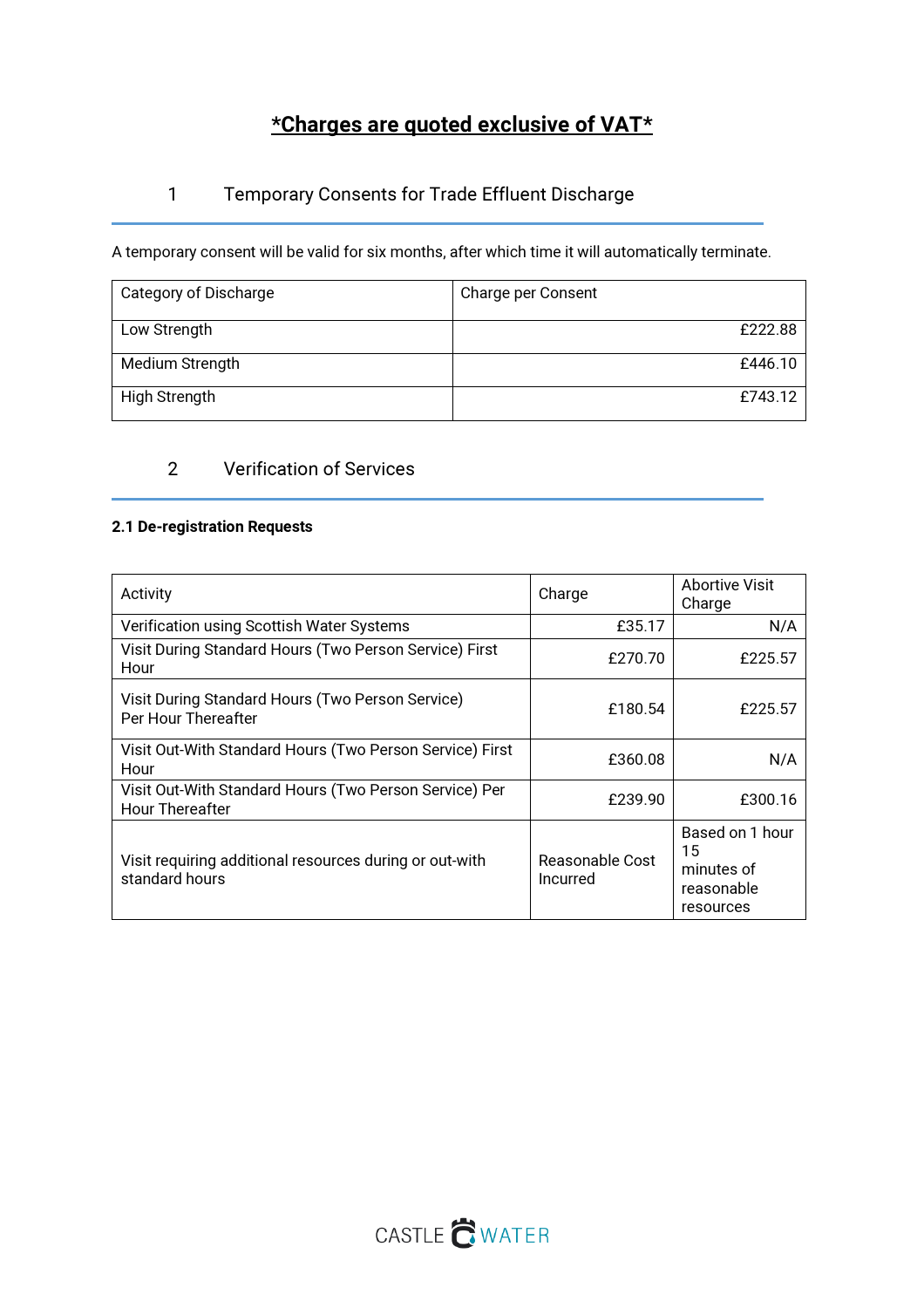### 2.2 Verification of Meter Details

| Activity                                                                       | Charge                         | Abortive Visit Charge                                    |
|--------------------------------------------------------------------------------|--------------------------------|----------------------------------------------------------|
| Visit during Standard Hours (Single<br>Person Service)                         | £135.41                        | £112.90                                                  |
| Visit during Standard Hours (Single<br>Person Service) - Per Hour Thereafter   | £90.16                         |                                                          |
| Visit out-with Standard Hours (Single<br>Person Service) - First Hour          | £180.10                        | £150.08                                                  |
| Visit out-with Standard Hours (Single<br>Person Service) - Per Hour Thereafter | £119.95                        |                                                          |
| Visit requiring additional resources during or out-<br>with standard hours     | Reasonable<br>Cost<br>Incurred | Based on 1 hour 15<br>minutes of reasonable<br>resources |

## 2.3 Verification of Water Service Configuration

| Activity                                                                       | Charge               | <b>Abortive Visit</b><br>Charge |
|--------------------------------------------------------------------------------|----------------------|---------------------------------|
| Verification using Scottish Water Systems                                      | £35.17               | N/A                             |
| Visit during Standard Hours (Two<br>Person Service) First Hour                 | £270.70              | £225.57                         |
| Visit During Standard Hours (Two Person Service) Per<br><b>Hour Thereafter</b> | £180.54              |                                 |
| Visit Out-With Standard Hours (Two Person Service)<br><b>First Hour</b>        | £360.08              | £300.16                         |
| Visit Out-With Standard Hours (Two Person Service)<br>Per Hour Thereafter      | £239.90              |                                 |
| Visit requiring additional resources during or out-with<br>standard hours      | Based on actual cost | Based on 1 Hour<br>15 Minutes   |

## 2.4 Legal Review – Associated with Verification of Water Service or Supply Configurations

| . .                                                            | н.                             |
|----------------------------------------------------------------|--------------------------------|
| Activitv                                                       | .                              |
| edal<br>Jwnership<br>. Pronert :<br><b>Review</b><br>ee-<br>-- | $\sim$<br>$\sim$<br>-<br>-00.0 |

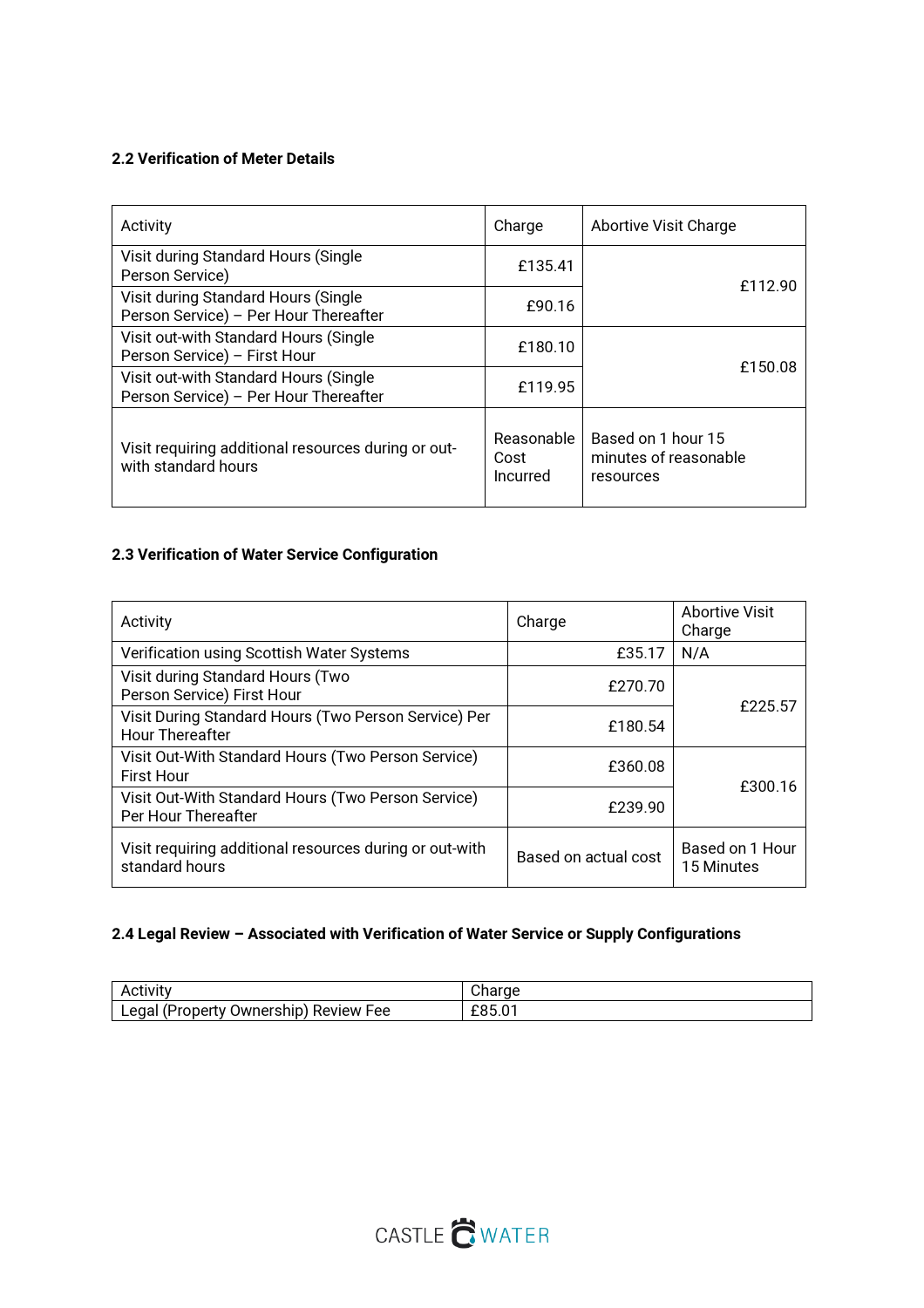There are two types of disconnections that we offer – temporary and permanent. You can request and pay for either type to be carried out at your property.

We will also temporarily or permanently disconnect your supply is you fail to pay your bills. If the supply has been temporarily disconnected, we will reconnect the supply once all outstanding bills have been paid, including the applicable disconnection, reconnection and cost of recovery charges. If your supply has been permanently disconnected, a new connection will need to be applied for, subject to capacity in Scottish Water's network.

#### 3.1 Temporary Disconection Request

The cost for disconnecting your supply – whether temporarily or permanently – is based on whether alterations to your pipework are needed. To establish what work is required, we must first carry out a survey. If you need the survey to be done out-of-hours, i.e. out-with Monday to Friday, 8am to 6pm, the survey charges increase. A temporary disconnection should not last more than three months. Disconnections lasting longerthan three months will be classed as a permanent disconnection and will be charged as such. The fixed charges for water, waste water and surface water drainage will continue to apply for each period of temporary disconnection. Should any further cost be incurred in securing access to carry out the survey (e.g. legal costs) these may also be added to your account.

#### 3.1.1 Survey Charge

| Activity                                                                                                                             | Charge                         | <b>Abortive Visit Charge</b>                             |
|--------------------------------------------------------------------------------------------------------------------------------------|--------------------------------|----------------------------------------------------------|
| Standard disconnection during Standard<br>Hours where no pipework modifications or<br>excavation is required - First Hour            | £270.70                        |                                                          |
| Standard disconnection during Standard<br>Hours where no pipework modifications or<br>excavation is required - Per Hour Thereafter   | £180.54                        | £225.57                                                  |
| Standard disconnection out-with Standard<br>Hours where no pipework modifications or<br>excavation is required - First Hour          | £360.08                        | £300.16                                                  |
| Standard disconnection out-with Standard<br>Hours where no pipework modifications or<br>excavation is required - Per Hour Thereafter | £239.90                        |                                                          |
| Non-standard Temporary Disconnection                                                                                                 | Reasonable<br>Cost<br>Incurred | Based on 1 hour 15<br>minutes of reasonable<br>resources |

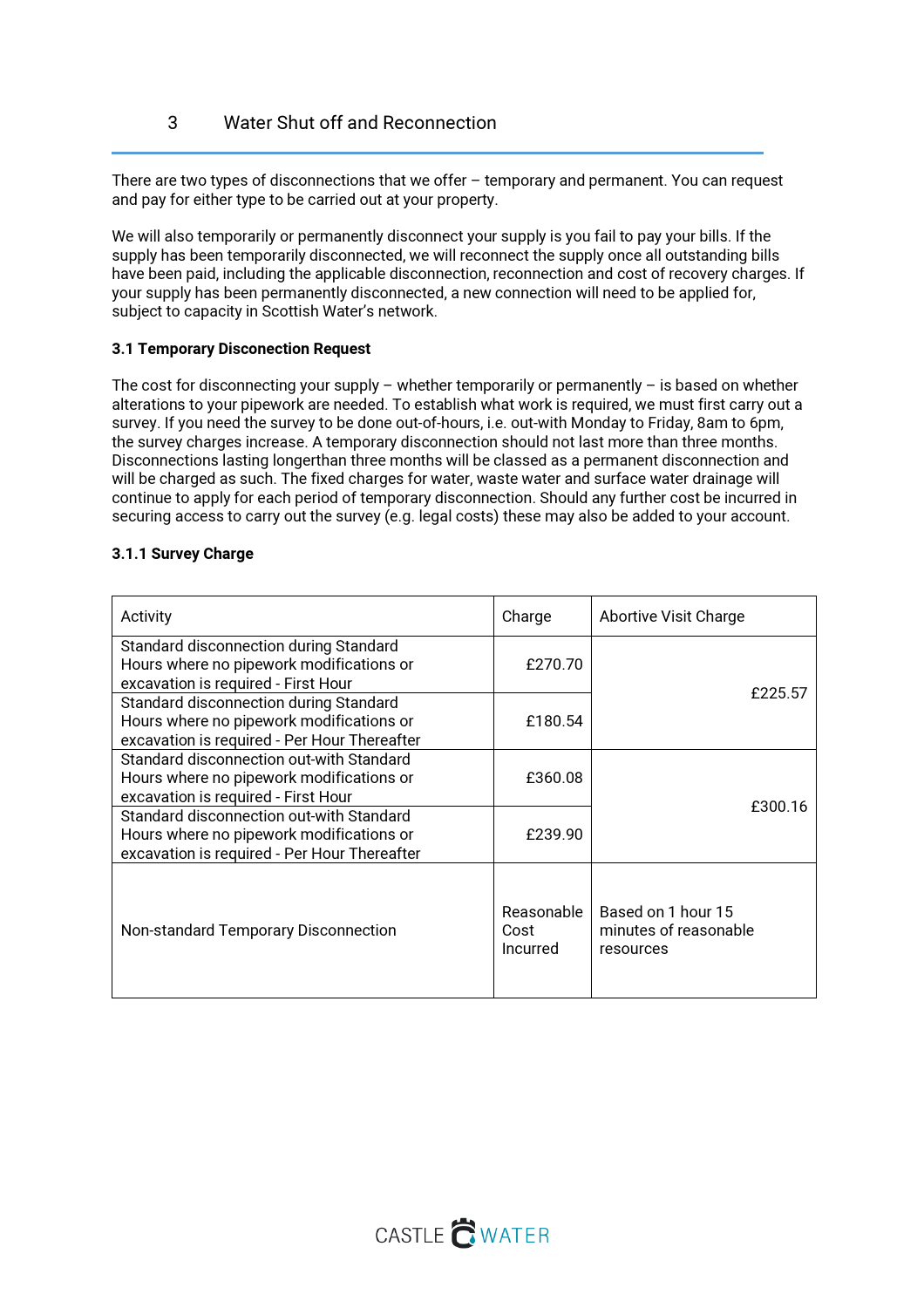### 3.1.2 Charge for temporary disconnection

| Activity                                                                                                                             | Charge                         | Abortive Visit Charge                                    |
|--------------------------------------------------------------------------------------------------------------------------------------|--------------------------------|----------------------------------------------------------|
| Standard disconnection during Standard<br>Hours where no pipework modifications or<br>excavation is required - First Hour            | £270.70                        | £225.57                                                  |
| Standard disconnection during Standard<br>Hours where no pipework modifications or<br>excavation is required - Per Hour Thereafter   | £180.54                        |                                                          |
| Standard disconnection out-with Standard<br>Hours where no pipework modifications or<br>excavation is required - First Hour          | £360.08                        |                                                          |
| Standard disconnection out-with Standard<br>Hours where no pipework modifications or<br>excavation is required - Per Hour Thereafter | £239.90                        | £300.16                                                  |
| Non-standard Temporary Disconnection                                                                                                 | Reasonable<br>Cost<br>Incurred | Based on 1 hour 15<br>minutes of reasonable<br>resources |

If you can commit to going through with the disconnection before the survey is even carried out, and the survey shows that a standard disconnection is possible, we'll reduce your charges by the amounts below:

| Activity                                                                                                                                             | Charge               | <b>Abortive Visit Charge</b> |
|------------------------------------------------------------------------------------------------------------------------------------------------------|----------------------|------------------------------|
| Advanced Commitment Reduced Charge<br>Standard disconnection during Standard<br>Hours where no pipework modifications or<br>excavation is required   | Saving of<br>£161.20 | £225.57                      |
| Advanced Commitment Reduced Charge<br>Standard disconnection out-with Standard<br>Hours where no pipework modifications or<br>excavation is required | Saving of<br>£214.20 | £300.16                      |

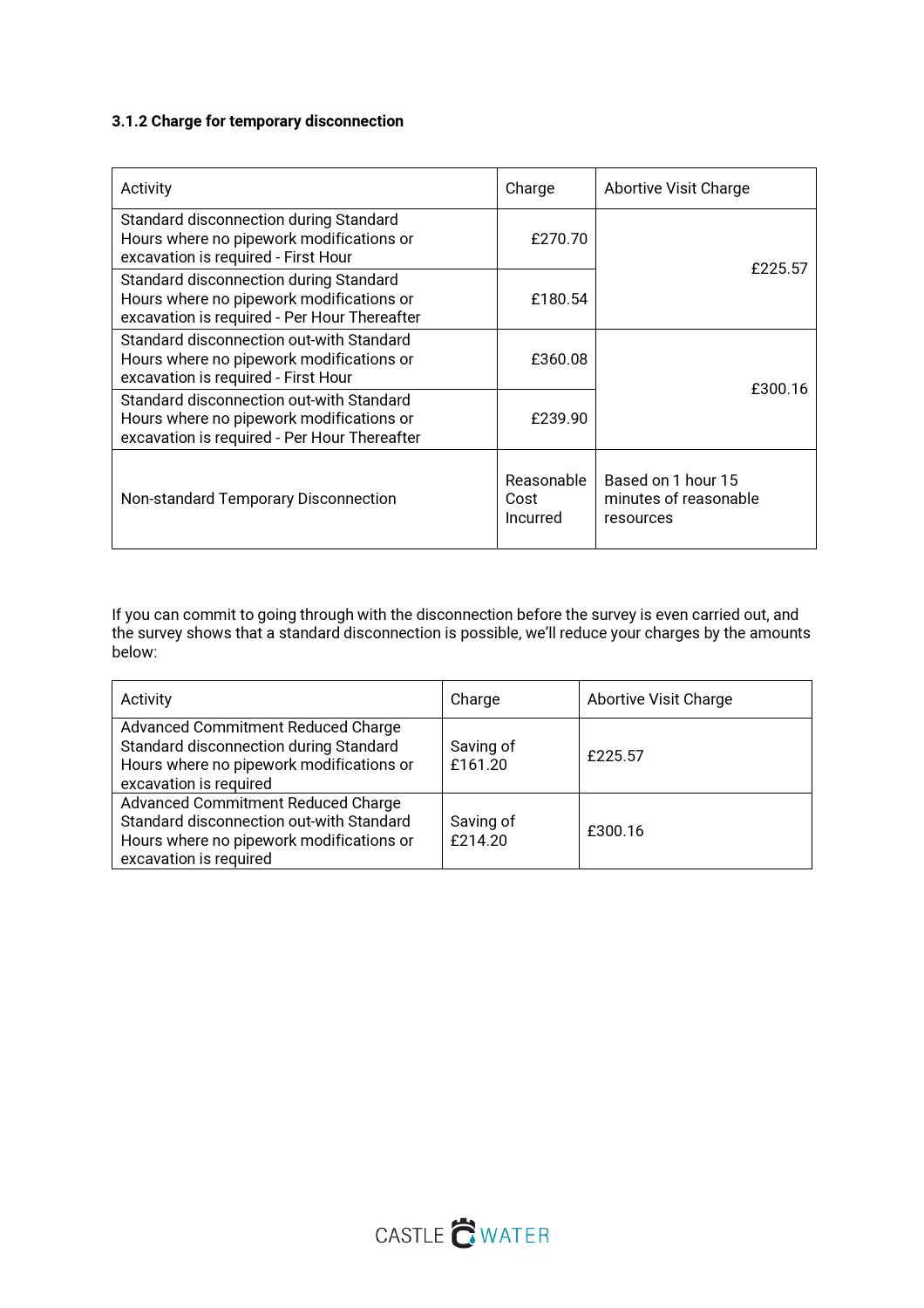### 3.2 Permanent Disconnection

Castle Water may request Scottish Water undertake a permanent disconnection either in relation to non‐payment or on behalf of our customers. The charges below are applicable in situations where Castle Water requests a permanent disconnection in relation to non‐ payment or the customer is found to have illegally used water and/or sewerage services.

Customer requests for permanent disconnections are free of charge provided that these requests are submitted in writing by the owner of the property.

| Activity                                                                                                         | Charge  | Abortive Visit<br>Charge | Customer<br>Request |
|------------------------------------------------------------------------------------------------------------------|---------|--------------------------|---------------------|
| Survey for in hours standard disconnection,<br>requested by licensed provider: first hour on<br>site             | £250.12 | £225.57                  | £0.00               |
| Survey for in hours standard disconnection,<br>requested by licensed provider: charge per<br>hour thereafter     | £166.70 |                          | £0.00               |
| Survey for out of hours standard<br>disconnection, requested by licensed provider:<br>first hour on site         | £332.49 |                          | £0.00               |
| Survey for out of hours standard<br>disconnection, requested by licensed provider:<br>charge per hour thereafter | £221.58 | £300.16                  | £0.00               |
| In hours standard disconnection, requested by<br>licensed provider: first hour on site                           | £250.12 | £244.38                  | £0.00               |
| In hours standard disconnection, requested by<br>licensed provider: charge per hour thereafter                   | £169.25 |                          | £0.00               |
| Out of hours standard disconnection,<br>requested by licensed provider                                           | £332.49 | £317.52                  | £0.00               |
| Out of hours standard disconnection,<br>requested by licensed provider                                           | £224.95 |                          | £0.00               |
| Permanent Disconnection during Standard<br><b>Hours</b>                                                          | £572.54 | £244.38                  | £0.00               |
| <b>Permanent Disconnection outwith Standard</b><br>Hours                                                         | £744.32 |                          | £0.00               |

#### 3.3 Permanent Disconnection Inspection

| Activity                                                                               | Charge  | Abortive<br>Visit<br>Charge | Customer<br>Request |
|----------------------------------------------------------------------------------------|---------|-----------------------------|---------------------|
| Inspection for permanent disconnection during<br>Standard Hours: first hour on site*   | £135.41 |                             | f0.00               |
| Inspection for permanent disconnection during<br>Standard Hours: per hour thereafter*  | £90.16  | £112.90                     | £0.00               |
| Inspection for permanent disconnection outwith<br>Standard Hours: first hour on site*  | £180.10 |                             | £0.00               |
| Inspection for permanent disconnection outwith<br>Standard Hours: per hour thereafter* | £119.95 | £150.08                     | f0.00               |

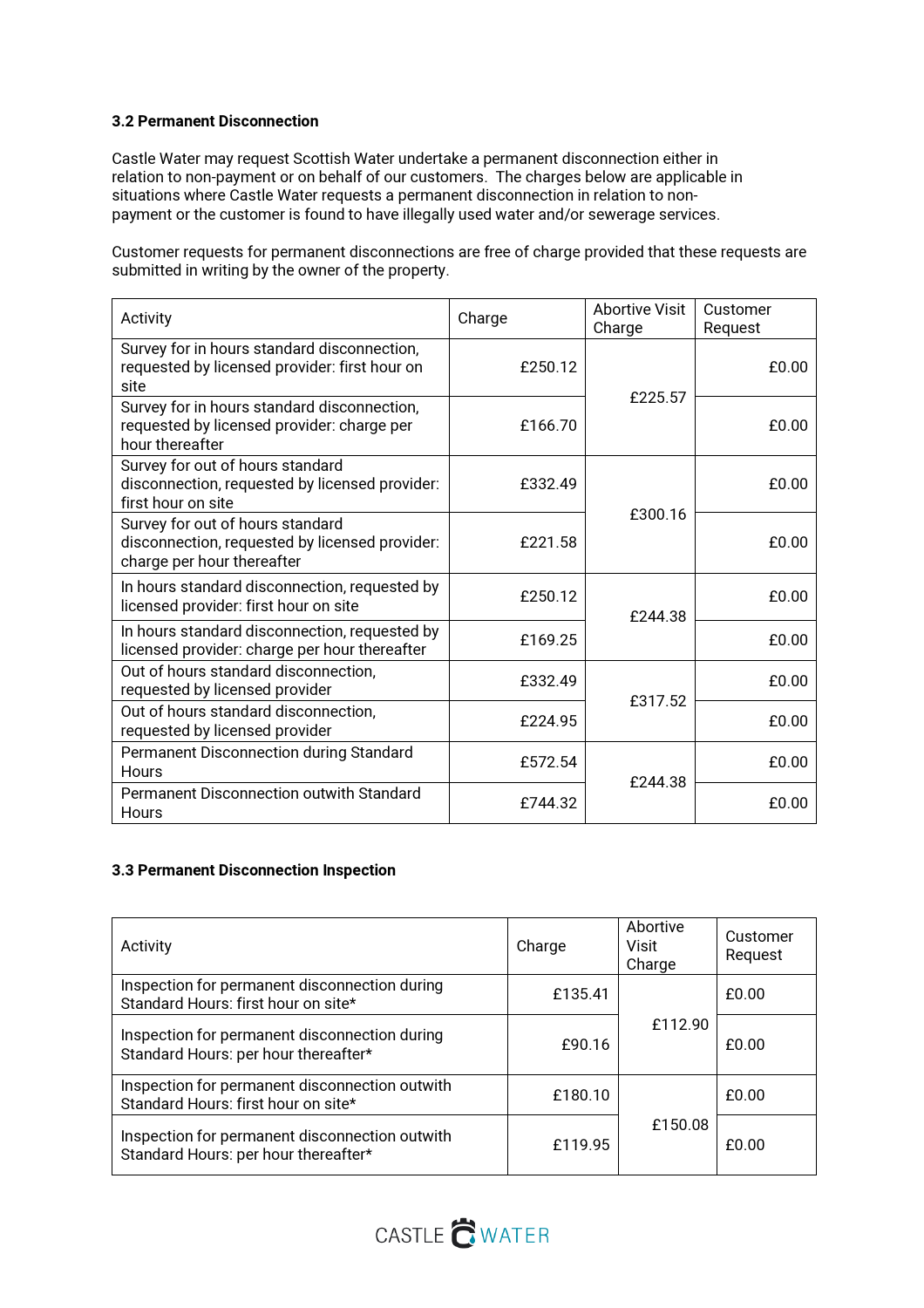### 3.4 Discontinuation and Re-establishment of Trade Effluent Service

| Activity                                          | Charge                    |
|---------------------------------------------------|---------------------------|
| Survey to Establish if Trade Effluent Service can | Reasonable Costs Incurred |
| be discontinued                                   |                           |
| Discontinuation of Trade Effluent Services        | Reasonable Costs Incurred |
| Re-establishment of Trade Effluent Services       | Reasonable Costs Incurred |
| Abortive Visits                                   | Reasonable Costs Incurred |

## 3.5 Reconnection Charges Following Temporary Disconnection

| Activity                                                                                                             | Charge                       | <b>Abortive Visit</b><br>Charge                             |
|----------------------------------------------------------------------------------------------------------------------|------------------------------|-------------------------------------------------------------|
| <b>Standard Reconnection during Standard</b><br>Hours where no pipework modifications or<br>excavation is required   | £135.41                      | £112.90                                                     |
| <b>Standard Reconnection out-with Standard</b><br>Hours where no pipework modifications or<br>excavation is required | £180.10                      | £150.08                                                     |
| Reconnection Requiring Pipework Alteration                                                                           | Reasonable Costs<br>Incurred | Based on 1 hour<br>15 minutes of<br>reasonable<br>resources |

## 3.6 Service Removal Verification Survey

| Activity                                                                   | Charge                      | <b>Abortive Visit</b><br>Charge                             |  |  |
|----------------------------------------------------------------------------|-----------------------------|-------------------------------------------------------------|--|--|
| Survey During Standard Hours for the First Hour                            | £0.00                       | £112.90                                                     |  |  |
| Survey During Standard Hours per Hour Thereafter                           | £0.00                       |                                                             |  |  |
| Survey out-with Standard Hours for the First Hour                          | £0.00                       | £150.08                                                     |  |  |
| Survey out-with Standard Hours per Hour Thereafter                         | £0.00                       |                                                             |  |  |
| Survey requiring additional resources during or out-with<br>standard hours | Reasonable Cost<br>Incurred | Based on 1 hour<br>15 minutes<br>of reasonable<br>resources |  |  |

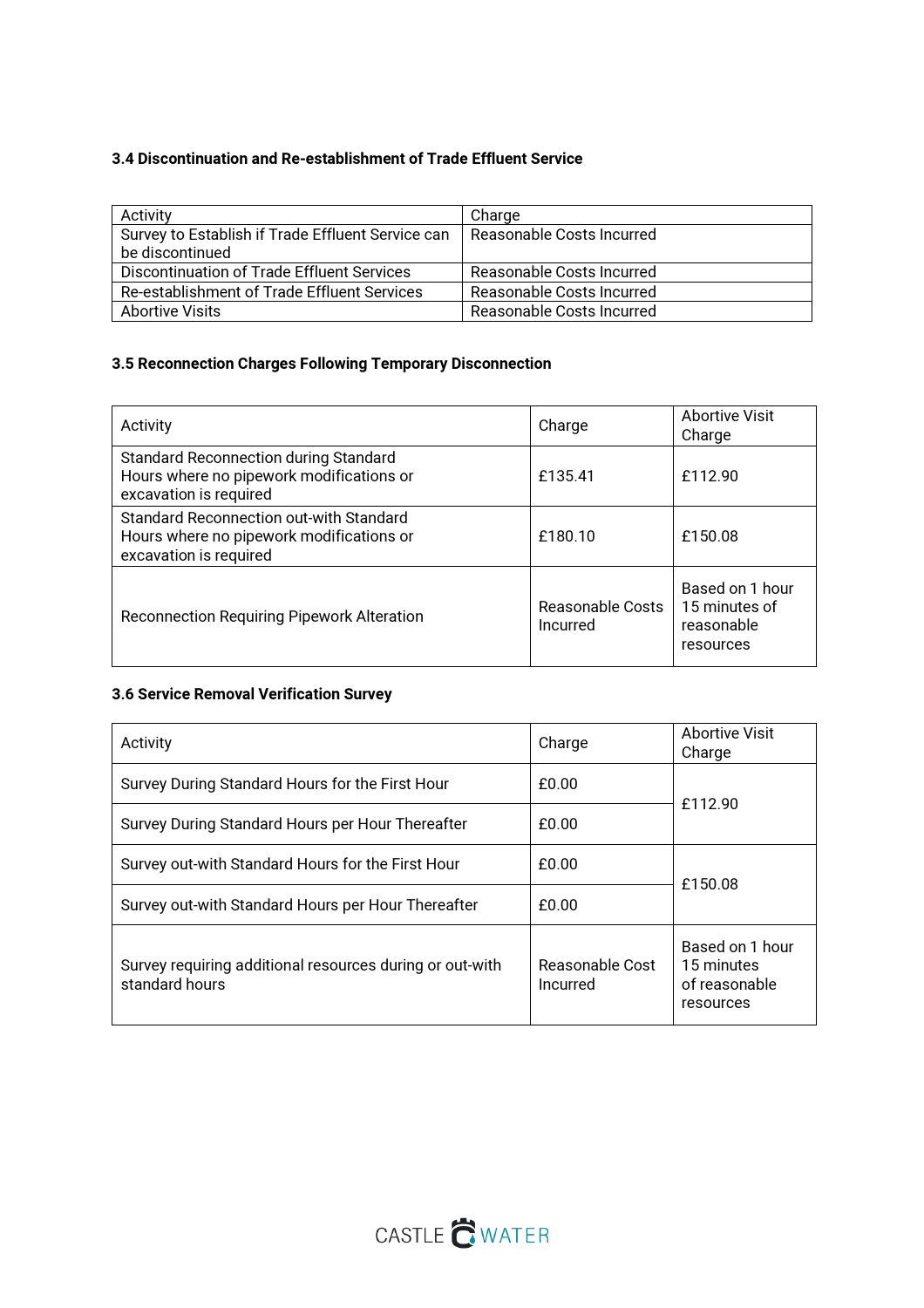## 4 Metering Services

Metering your supply allows us to bill you based on your actual consumption and allows you to monitor and manage your usage. Our metering services will help you get a meter installed, keep it working properly and make sure it's the right size for your property.

If you have any questions regarding meters that we haven't answered here, please call our Customer Service Team on 0330 333 6510 or email at customersupport@castlewater.co.uk

If you ask for a meter to be installed at your un-metered property, then we will request the service from Scottish Water and charge you based on the meter installation standard charges as shown below.

Meters will only be installed where practicable, so we must first carry out a survey at your property to make sure that the installation is possible. When this is not possible, we will explain the circumstances behind Scottish Waters decision.

If you need the survey to be done out of hours, i.e. out-with 8am to 6pm Monday to Friday, the survey charges increase. Scottish Water will also need to survey the property if you require a different size of meter or you'd like the meter to undergo an accuracy test and the meter is subsequently found to be accurate.

#### Meter Installation

If it is possible to install your meter, but the installation requires one or more of the following, you will be charged based on the actual cost of undertaking the installation:

- Separating the water supply pipe to your property, if it also supplies another property
- Substantial plumbing work
- Installing more meters, for example because the property has more than one water supply
- Installing a meter elsewhere in the property, other than Scottish Waters preferred location

Wherever possible, we will notify you in advance of these charges. In all other cases, the following charges apply.

#### 4.1 Survey Charge for Change of Meter

| Activity                                     | Charge                       | <b>Abortive Visit</b><br>Charge |
|----------------------------------------------|------------------------------|---------------------------------|
| <b>Survey during Standard Hours</b>          | £270.70                      | £225.57                         |
| Survey out-with Standard Hours               | £360.08                      | £300.16                         |
| Meter Surveys Requiring Additional Resources | Reasonable<br>Costs Incurred | Reasonable Costs<br>Incurred    |

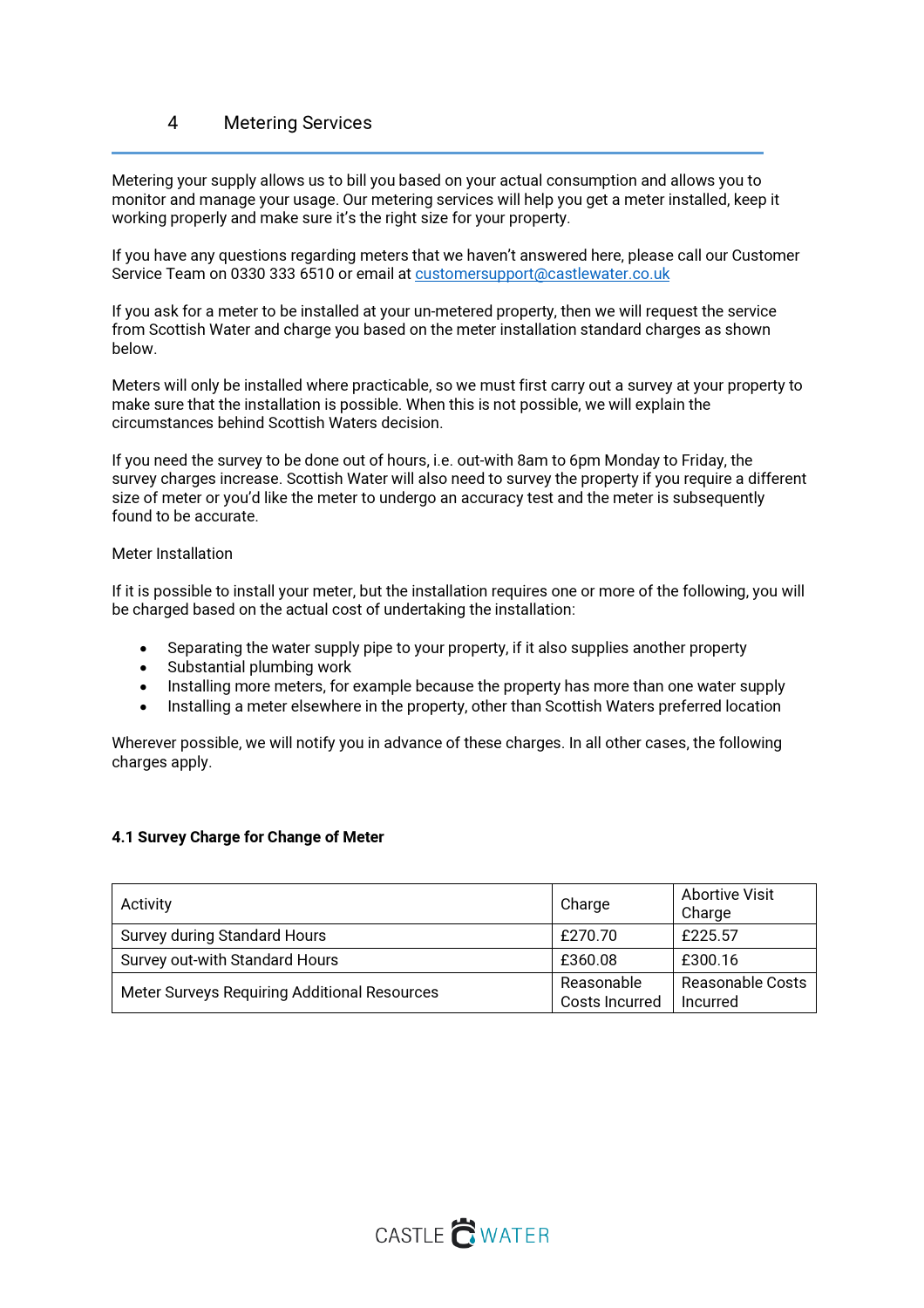## 4.2 Survey Charge for Meter Accuracy Test

| Activity                                                                   | Charge                      | <b>Abortive Visit</b><br>Charge                                |  |  |  |
|----------------------------------------------------------------------------|-----------------------------|----------------------------------------------------------------|--|--|--|
| Survey During Standard Hours for the First Hour                            | £135.41                     | £112.90                                                        |  |  |  |
| Survey During Standard Hours per Hour Thereafter                           | £90.16                      |                                                                |  |  |  |
| Survey out-with Standard Hours for the First Hour                          | £180.10                     | £150.08                                                        |  |  |  |
| Survey out-with Standard Hours per Hour Thereafter                         | £119.95                     |                                                                |  |  |  |
| Survey requiring additional resources during or out-with<br>standard hours | Reasonable<br>Cost Incurred | Based on 1 hour<br>15<br>minutes of<br>reasonable<br>resources |  |  |  |

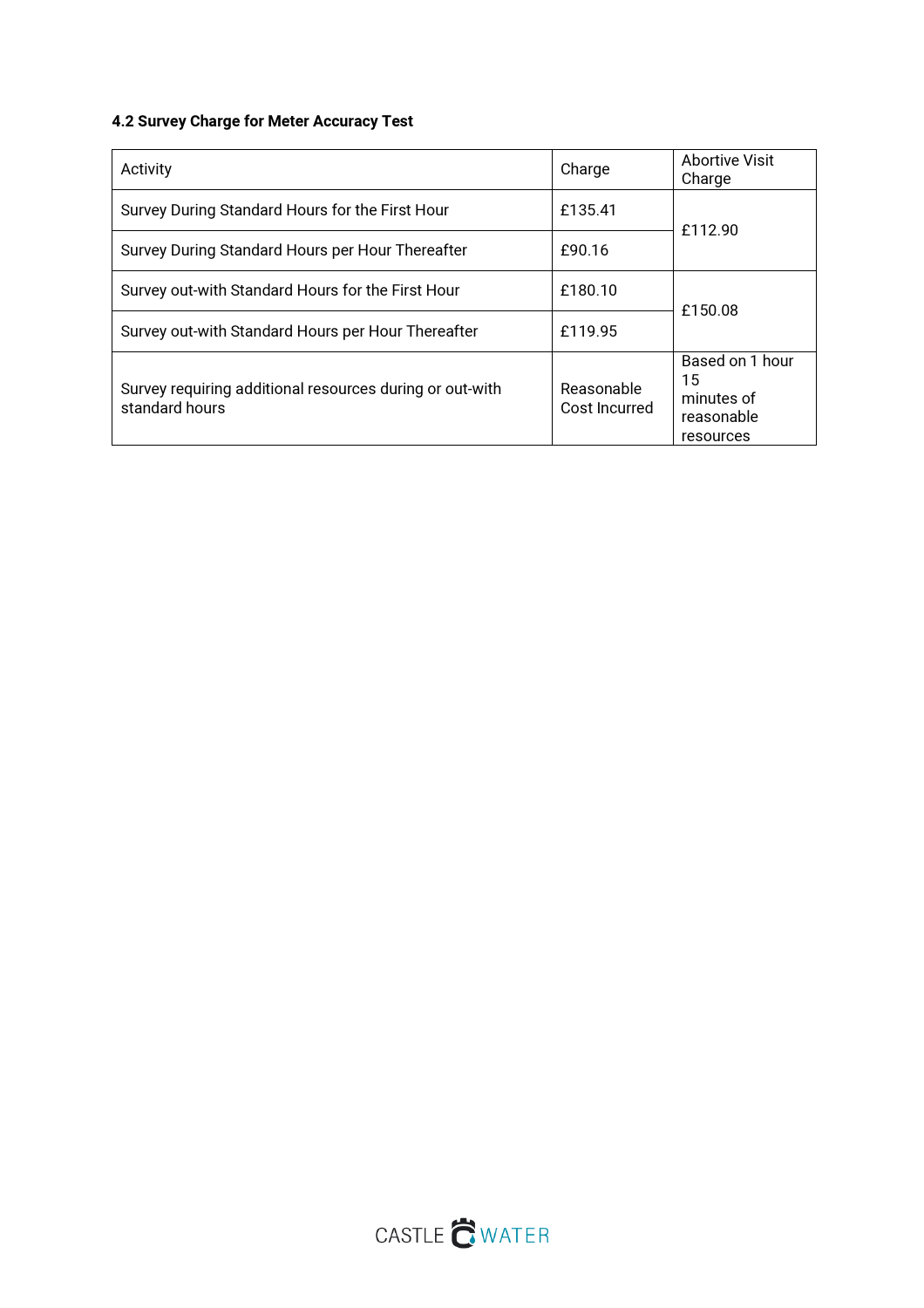## 4.3 Meter Installation

| Meter Size (mm)                                                                   | 15        | 20        | 25        | 30        | 40        | 50        | 80        | 100       | 150       |
|-----------------------------------------------------------------------------------|-----------|-----------|-----------|-----------|-----------|-----------|-----------|-----------|-----------|
| <b>INSTALL Above ground meter</b>                                                 | £213.25   | £242.03   | £278.99   | £326.82   | £511.17   | £541.63   | £666.18   | £691.71   | £725.42   |
| REPAIR / REPLACE Above ground meter                                               | £199.70   | £229.60   | £266.34   | £314.50   | £490.67   | £520.91   | £645.23   | £670.88   | £704.70   |
| ALL Below ground meter (No Dig up)                                                | £224.67   | £254.58   | £291.31   | £339.47   | £532.34   | £562.80   | £686.78   | £712.54   | £746.37   |
| ALL Below ground dig-up & rebuild chamber<br>in verge                             | £813.01   | £842.80   | £938.90   | £986.94   | £1,067.92 | £1,289.23 | £1,422.06 | £1,447.71 | £1,803.09 |
| ALL Below ground dig-up & rebuild chamber<br>in surfaced footpath                 | £885.58   | £915.38   | £1,007.10 | £1,055.26 | £1,152.70 | £1,351.06 | £1,496.21 | £1,521.97 | £1,895.94 |
| ALL Below ground dig-up & rebuild chamber<br>in surfaced road                     | £1,041.38 | £1,071.06 | £1,167.26 | £1,215.31 | £1,319.36 | £1,517.71 | £1,673.39 | £1,699.04 | £2,077.38 |
| ALL Below ground, No Dig + MSM meter in<br>verge                                  | £213.81   | £227.36   | £241.25   |           |           |           |           |           |           |
| ALL Below ground, Dig up and install ebco<br>box + MSM meter in verge             | £827.12   | £840.45   | £938.90   |           |           |           |           |           |           |
| ALL Below ground, Dig up and install ebco<br>box + MSM meter in surfaced footpath | £899.70   | £913.14   | £1,007.10 |           |           |           |           |           |           |
| ALL Below ground, Dig up and install ebco<br>box + MSM meter in road              | £1,055.49 | £1,069.04 | £1,167.26 |           |           |           |           |           |           |
| REPAIR / REPLACE Above ground replace<br>Helix 4000 mechanism                     |           |           |           |           | £310.80   | £317.97   | £387.52   | £415.74   | £443.74   |
| REPAIR / REPLACE Below ground replace<br>Helix 4000 mechanism                     |           |           |           |           | £331.63   | £338.91   | £408.35   | £436.58   | £464.58   |

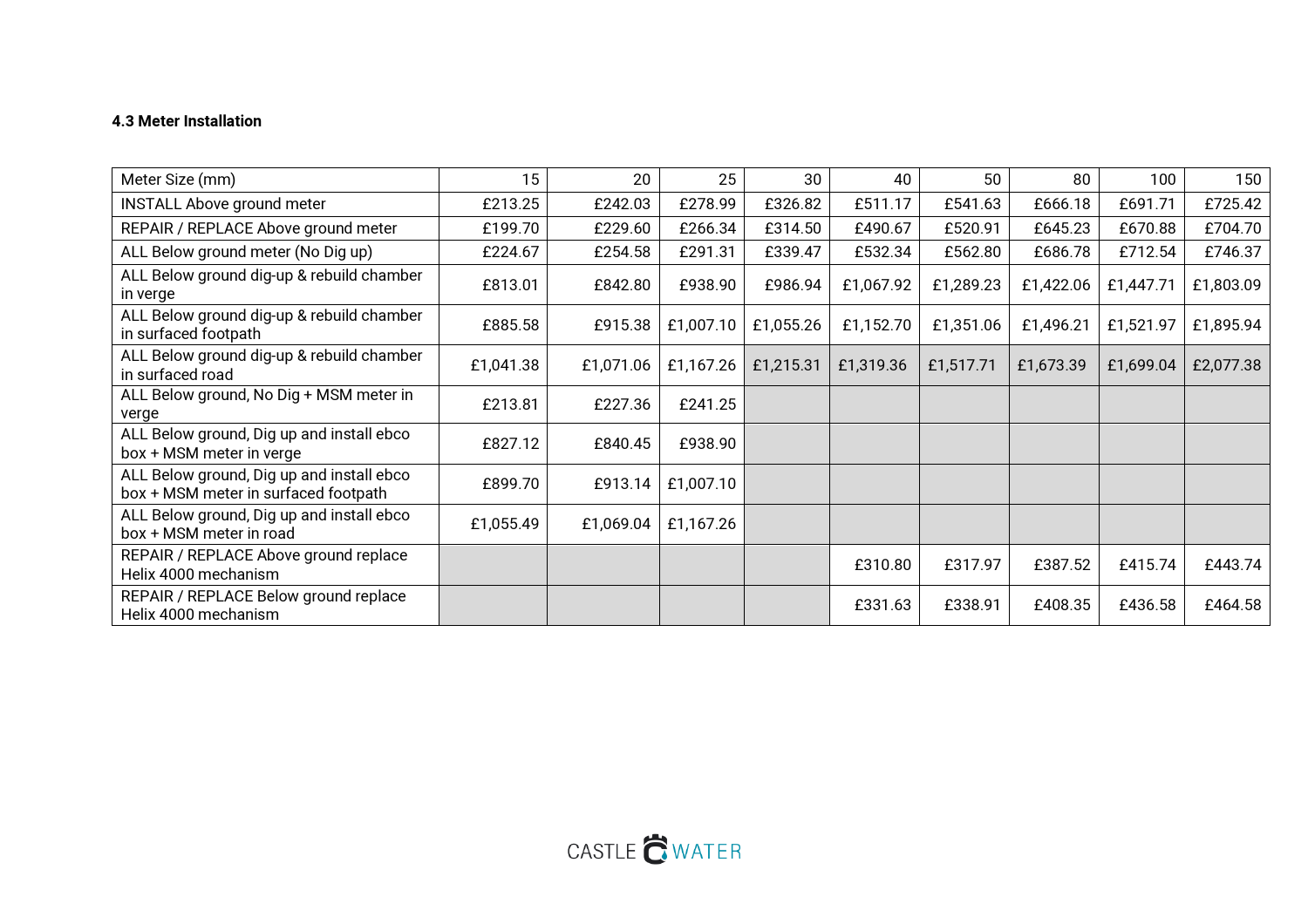### 4.3 Meter Installation (continued)

| Meter Size (mm)                                                                   | 200       | 250       | 300       | 350       | 400       | 450       | 500       | 600       |
|-----------------------------------------------------------------------------------|-----------|-----------|-----------|-----------|-----------|-----------|-----------|-----------|
| <b>INSTALL Above ground meter</b>                                                 | £833.17   | £1,211.95 | £1,416.02 | £1,961.46 | £2,438.02 | £2,738.62 | £3,323.71 | £4,155.09 |
| REPAIR / REPLACE Above ground meter                                               | £812.22   | £1,191.23 | £1,395.18 | £1,940.62 | £2,417.30 | £2,718.02 | £3,302.88 | £4,134.26 |
| ALL Below ground meter (No Dig up)                                                | £853.89   | £1,232.78 | £1,436.96 | £2,340.35 | £2,864.85 | £3,165.46 | £3,822.11 | £4,701.20 |
| ALL Below ground dig-up & rebuild chamber<br>in verge                             | £2,133.15 | £2,516.30 | £2,774.91 | £5,727.57 | £6,558.27 | £6,858.66 | £7,515.42 | £8,394.51 |
| ALL Below ground dig-up & rebuild chamber<br>in surfaced footpath                 | £2,219.95 | £2,599.18 | £2,803.36 | £5,858.72 | £6,651.34 | £6,951.95 | £7,608.38 | £8,487.81 |
| ALL Below ground dig-up & rebuild chamber<br>in surfaced road                     | £2,534.78 | £2,780.62 | £3,130.74 | £6,188.34 | £7,476.45 | £7,907.98 | £8,564.42 | £9,443.95 |
| ALL Below ground, No Dig + MSM meter in<br>verge                                  |           |           |           |           |           |           |           |           |
| ALL Below ground, Dig up and install ebco<br>box + MSM meter in verge             |           |           |           |           |           |           |           |           |
| ALL Below ground, Dig up and install ebco<br>box + MSM meter in surfaced footpath |           |           |           |           |           |           |           |           |
| ALL Below ground, Dig up and install ebco<br>box + MSM meter in road              |           |           |           |           |           |           |           |           |
| REPAIR / REPLACE Above ground replace<br>Helix 4000 mechanism                     | £575.68   | £624.74   | £715.23   |           |           |           |           |           |
| REPAIR / REPLACE Below ground replace<br>Helix 4000 mechanism                     | £596.62   | £687.01   | £735.95   |           |           |           |           |           |

Charge for Abortive Visit - £112.90

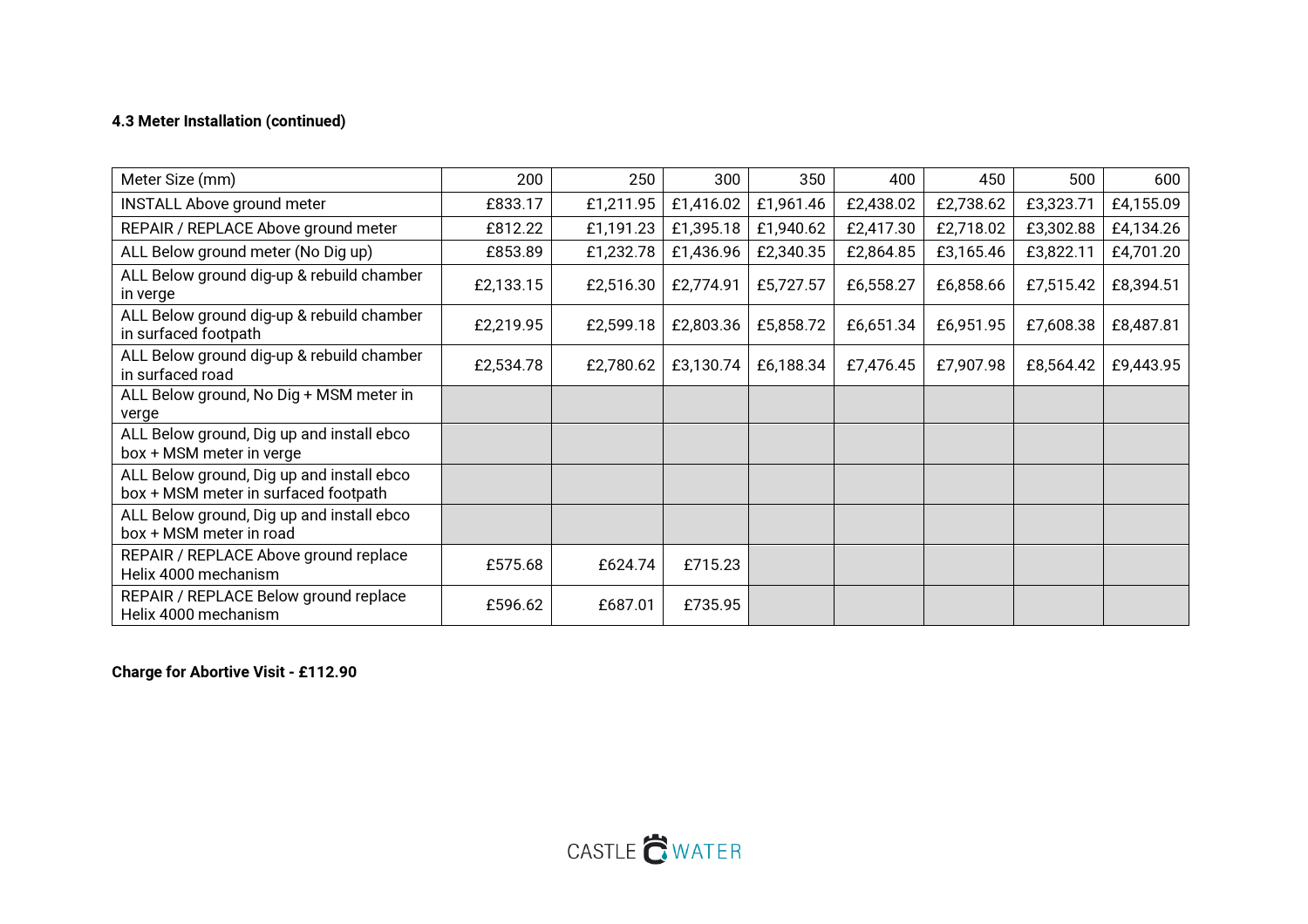## 4.4 Changing Meter Sizes

| Meter Size (mm)                                                               | 15        | 20        | 25        | 30        | 40        | 50        | 80        | 100       | 150       |
|-------------------------------------------------------------------------------|-----------|-----------|-----------|-----------|-----------|-----------|-----------|-----------|-----------|
| Above Ground / Internal Meter                                                 | £237.33   | £267.12   | £303.86   | £351.90   | £590.69   | £649.26   | £739.65   | £833.17   | £986.16   |
| Below ground meter (No Dig up)                                                | £249.76   | £279.66   | £316.29   | £364.56   | £611.41   | £669.87   | £760.59   | £804.50   | £1,006.88 |
| Below ground dig-up & rebuild chamber in<br>verge                             | £871.47   | £901.15   | £997.25   | £1,045.07 | £1,172.30 | £1,421.73 | £1,518.72 | £1,562.74 | £2,088.80 |
| Below ground dig-up & rebuild chamber in<br>surfaced footpath                 | £939.68   | £969.47   | £1,061.20 | £1,109.47 | £1,252.94 | £1,479.30 | £1,590.96 | £1,634.64 | £2,177.50 |
| Below ground dig-up & rebuild chamber in<br>surfaced road                     | £1,099.62 | £1,129.41 | £1,225.62 | £1,273.55 | £1,423.63 | £1,649.87 | £1,770.05 | £1,814.06 | £2,363.31 |
| Below ground, No Dig + MSM meter in verge                                     | £417.65   | £431.20   | £529.54   |           |           |           |           |           |           |
| Below ground, Dig up and install ebco box +<br>MSM meter in verge             | £885.36   | £902.16   | £997.25   |           |           |           |           |           |           |
| Below ground, Dig up and install ebco box +<br>MSM meter in surfaced footpath | £953.57   | £970.48   | £1,061.20 |           |           |           |           |           |           |
| Below ground, Dig up and install ebco box +<br>MSM meter in road              | £1,113.84 | £1,130.64 | £1,225.62 |           |           |           |           |           |           |

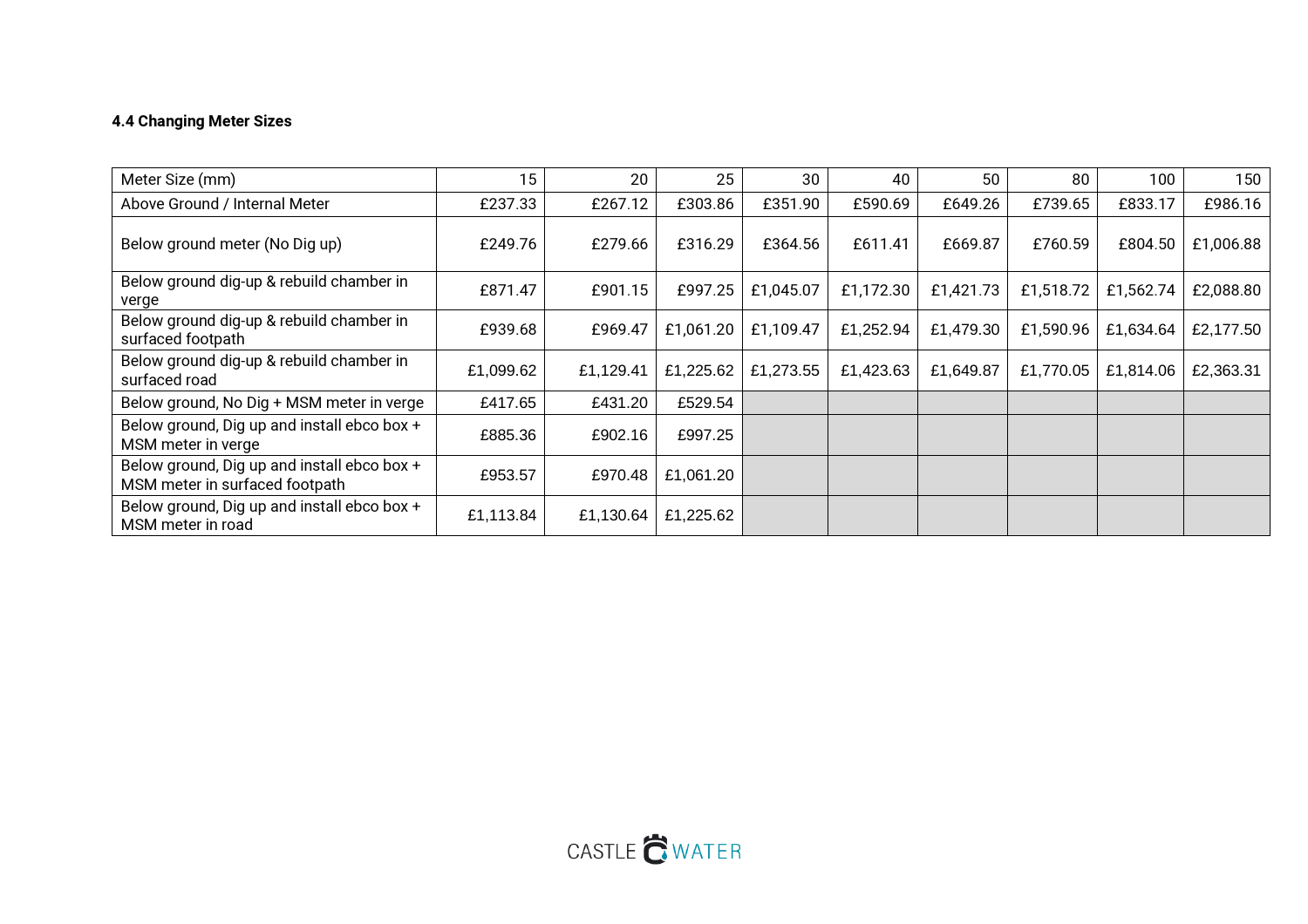### 4.4 Changing Meter Sizes (continued)

| Meter Size (mm)                                                               | 200       | 250       | 300       | 350       | 400        | 450        | 500        |
|-------------------------------------------------------------------------------|-----------|-----------|-----------|-----------|------------|------------|------------|
| Above Ground / Internal Meter                                                 | £1,745.30 | £2,126.99 | £3,292.02 | £4,964.51 | £5,827.36  | £6,968.19  | £9,289.84  |
| Below ground meter (No Dig up)                                                | £1,786.96 | £2,168.66 | £3,703.84 | £5,376.11 | £6,286.90  | £7,427.50  | £9,821.06  |
| Below ground dig-up & rebuild chamber in<br>verge                             | £3,045.39 | £3,431.46 | £5,013.68 | £8,905.68 | £9,947.50  | £11,088.00 | £13,481.66 |
| Below ground dig-up & rebuild chamber in<br>surfaced footpath                 | £3,132.64 | £3,514.34 | £5,144.83 | £8,998.98 | £10,040.46 | £11,181.30 | £13,574.62 |
| Below ground dig-up & rebuild chamber in<br>surfaced road                     | £3,447.02 | £3,695.55 | £5,408.59 | £9,824.08 | £10,865.46 | £12,137.33 | £14,530.77 |
| Below ground, No Dig + MSM meter in verge                                     |           |           |           |           |            |            |            |
| Below ground, Dig up and install ebco box +<br>MSM meter in verge             |           |           |           |           |            |            |            |
| Below ground, Dig up and install ebco box +<br>MSM meter in surfaced footpath |           |           |           |           |            |            |            |
| Below ground, Dig up and install ebco box +<br>MSM meter in road              |           |           |           |           |            |            |            |

Charge for Abortive Visit - £112.90

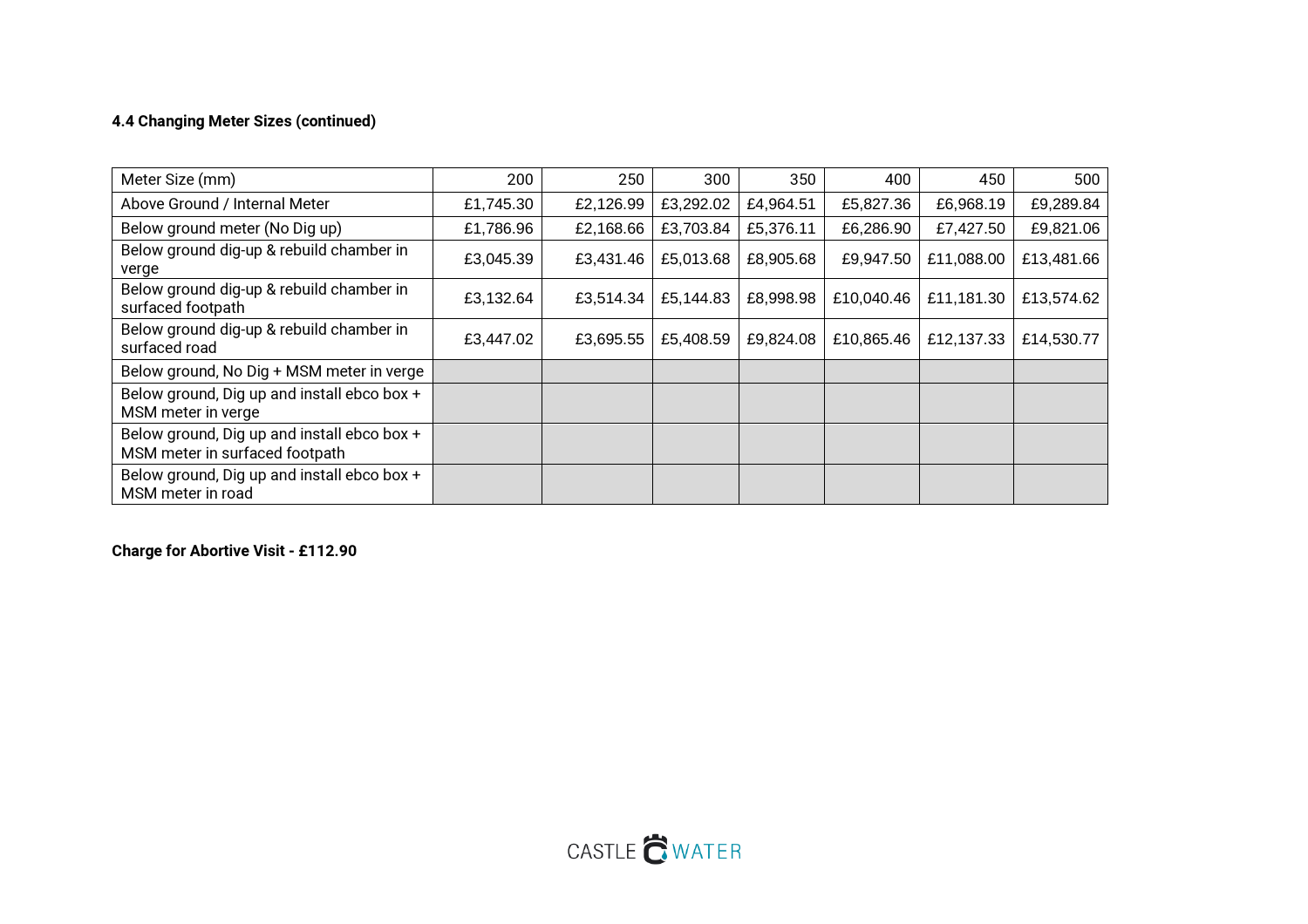#### 4.5 Meter Accuracy Test

If you believe that your water meter is not registering correctly, then we can arrange for it to be tested by Scottish Water. If the meter is found to be recording your usage accurately (within 5%), you will be charged for the testing, as per below. If it has been recording your usage inaccurately, this will be corrected at no cost to you.

| $\sim$ .<br>Meter<br>Size (mm) |                      | ንስ<br>ZU    | $\cap$<br>∠∪ | ว∩<br>ູບບ                              | 40              | 50                                         | 80                                   | 100                       | 150                               |
|--------------------------------|----------------------|-------------|--------------|----------------------------------------|-----------------|--------------------------------------------|--------------------------------------|---------------------------|-----------------------------------|
| Accuracy Exchange              | $0.027$ $74$<br>-527 | £365<br>.46 | £419.10      | f471<br>11<br>$\overline{\phantom{a}}$ | $\sim$<br>24.86 | $\overline{100}$<br>$^{\circ}784.$<br>T.L. | <b>78</b><br>ror <sup>.</sup><br>エフこ | 01.001<br>- -<br>1.021.66 | 100.70<br>$\sim$<br>20.7 U<br>. . |

| Meter<br>'mm)<br>Size | 200     | 250                         | 300                                                                     | 350                          | 400       | 450       | 500                           | 600       |
|-----------------------|---------|-----------------------------|-------------------------------------------------------------------------|------------------------------|-----------|-----------|-------------------------------|-----------|
| Exchange<br>Accuracy  | ,501.25 | $\sim$<br>,880.2<br>ົາ<br>ᅩ | $\sqrt{2}$<br>0.01<br>$\sim$<br>.U84.<br>$\overline{\phantom{a}}$<br>-- | 0.0150<br>-3715<br>⊥∪,∪+∪.∪∪ | £3,869.94 | £4.336.98 | $+490^{\circ}$<br>63<br>フつ いい | £6,206.37 |

Charge for Abortive Visit - £112.90

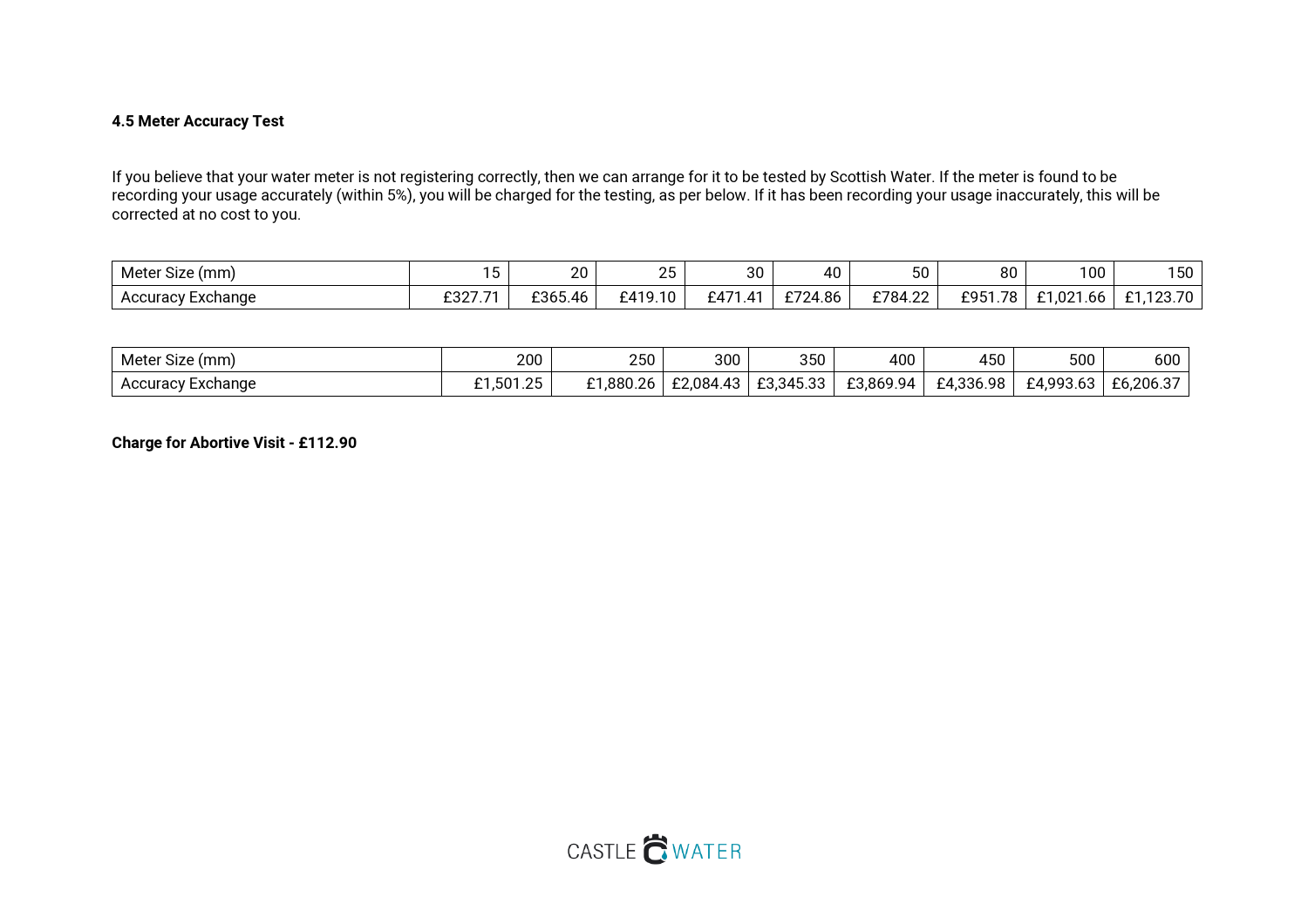## 5 Building Water

All building water requests for non-household developments should be directed to Castle Water and not Scottish Water. Customers requiring water for self-build houses and commercial house developments should contact Scottish Water directly.

The charges will be zero rated for VAT purposes for all business customers, except those whose main business activity is within Divisions 1 to 5 of the 1980 Standard Industrial Classification. Where applicable, VAT will be added at the standard rate to the charges shown below.

#### 5.1 Water for Business and Industrial Developments

For all other commercial building work, we base the charge on two components, where the site is unmetered:

- A percentage of the estimated cost reported in planning permission applications and building warrant approvals. The total estimated cost is the total price of the contract less the value of any pre-mix concrete.
- The actual cost incurred by us for providing and removing the water supply

| <b>Construction Type</b><br>(Based on construction costs)                                                                | Charge                                                                                                                              |
|--------------------------------------------------------------------------------------------------------------------------|-------------------------------------------------------------------------------------------------------------------------------------|
| All traditional work with a contract price of up<br>to £500,000 (excluding costs of ready-mix<br>concrete)               | 0.300% of the total estimated contract price                                                                                        |
| All traditional work with a contract price greater<br>than £500,000 (excluding costs of ready-mix<br>concrete)           | 0.300% of the first £500,000 of the total<br>estimated contract price, 0.150% for the rest of<br>the total estimated contract price |
| All non-traditional work, modernisation and<br>cost, rehabilitation contracts (excluding costs of<br>ready-mix concrete) | 0.150% of the total estimated contract price                                                                                        |
| Additional charge for providing and removing<br>the water supply                                                         | Based on actual cost                                                                                                                |

Where Scottish Water has approved that a metered supply can be used to supply building water for construction activities both fixed and volumetric water charges apply, at standard rates and the cost incurred by us for providing and removing the water supply.

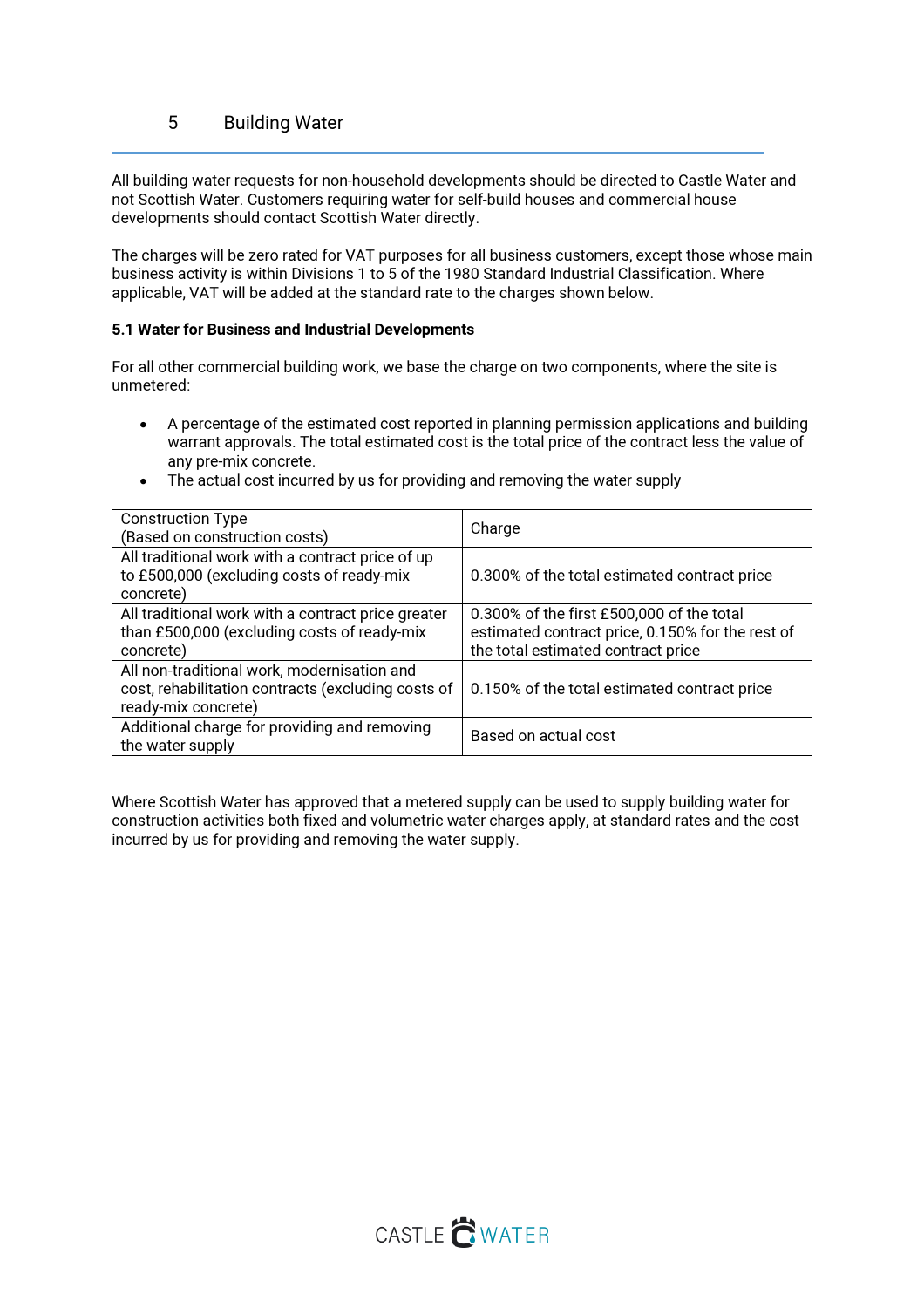#### 5.2 Site Accommodation Water

Where water and/or waste water supply to site accommodation is un-metered, fixed and volumetric charges will apply in addition to any building water charges. Fixed charges will be based on the 20mm meter annual charge and the number of weeks the supply has been made available. Volumetric charges will be applied using the current metered volumetric charges and an assessment of the volume of water used.

The assessment of the volume of water and waste water used will be calculated using the following formulas:

Water: Number of people using site accommodation x weeks on site x PCC

Waste Water: Number of people using site accommodation x weeks on site x PCC

PCC Per capita consumption for site accommodation charges will be based on the procedure for calculating volume at re-assessed un-metered premised.

| Activity                                                     | Charge                                 |
|--------------------------------------------------------------|----------------------------------------|
| Site accommodation charges: fixed charge per<br>week (water) | £1.59 per week                         |
| Site accommodation charges: fixed charge per<br>week (waste) | £1.14 per week                         |
| Volumetric charges                                           | Same as the current volumetric charges |

### 6 Sampling and Laboratory Services

The charge for sampling and laboratory services is based on actual cost.

## 7 Copies of bills

We will always issue you with regular bills, but we also know that sometimes you need extra copies. If you need an email copy that we've already sent to you, a charge of £2.50+VAT is applicable for each bill you require.

If you need a paper copy of a bill that we've already sent to you, a charge of £5.00+VAT is applicable for each bill you require.

To obtain copies of invoices free of charge, please visit https://myaccount.castlewater.co.uk to access these.

 If you do not currently have access to MyAccount, please contact our Customer Service Team at customersupport@castlewater.co.uk or on 0330 333 6510.

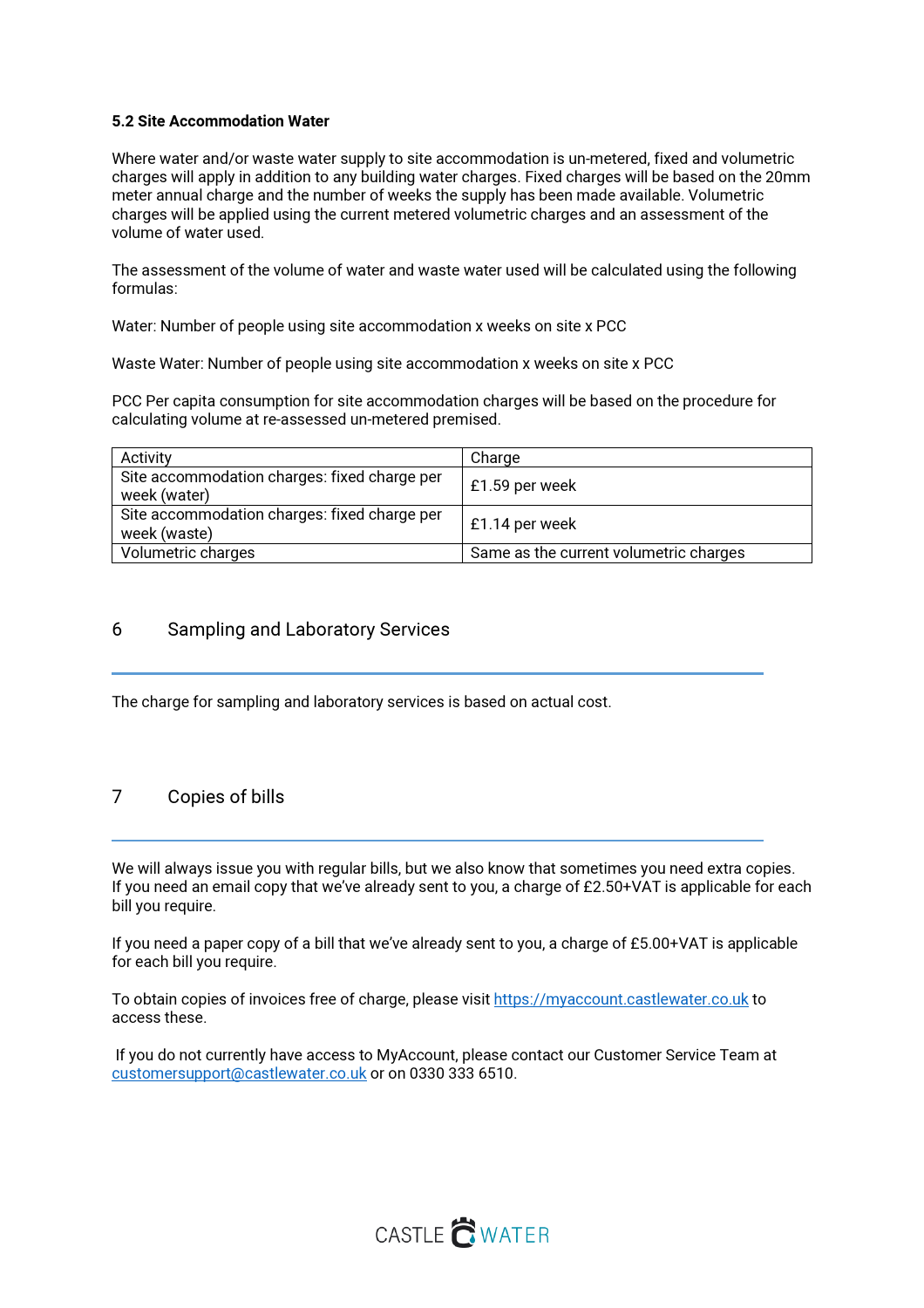## 8 Statement of Account

Castle Water can supply you with a history of your account, like a bank statement. Our statement of account service can summarise the bills, payments, amendments and current balance of your account, and present it to you in one comprehensive document.

The charge for providing a statement of account is £10+VAT for each statement we produce.

### 9 Other Goods and Services

The main services that Castle Water Ltd supplies are stated in this charging statement. Any other services will be provided at reasonable cost and these will be explained to you at the time of request.

| Activity                                   | Charge | Abortive Visit<br>Charge |
|--------------------------------------------|--------|--------------------------|
| Missed Meter Read Penalty Charge           | £40.00 | N/A                      |
| Customer Requested Meter Reader Site Visit | £50.00 | £50.00                   |

### 10 VAT

VAT is not applicable on water charges for all business customers, except those whose main business activity is within divisions 1 to 5 of the 1980 Standard Industrial Classification (VAT does not apply to any waste water or drainage charges). VAT will be charged until we receive a Standard Industrial Classification form, which may be completed on our website. Full details of the Standard Industrial Classifications can be obtained from HMSO. Where applicable, VAT will be added at the standard rate to the charges shown.

The charges for all other services are also subject to VAT for all customers, regardless or their Standard Industrial Classification.

If you are in any doubt concerning the application of VAT, please contact us.

### 11 Cost of Recovery Charges

If you do not pay your bill within the set payment terms, late payment fees and interest may be applied in line with applicable legislation. The overdue amounts will incur interest charged at 8% plus the Bank of England base rate.

Debt recovery costs will also be charged in line with applicable legislation at the following levels:

| <b>Amount of Debt</b>  | <b>Applicable Charge</b> |
|------------------------|--------------------------|
| Up to £999.99          | £40.00                   |
| £1,000.00 to £9,999.99 | £70.00                   |
| £10,000.00 or more     | £100.00                  |